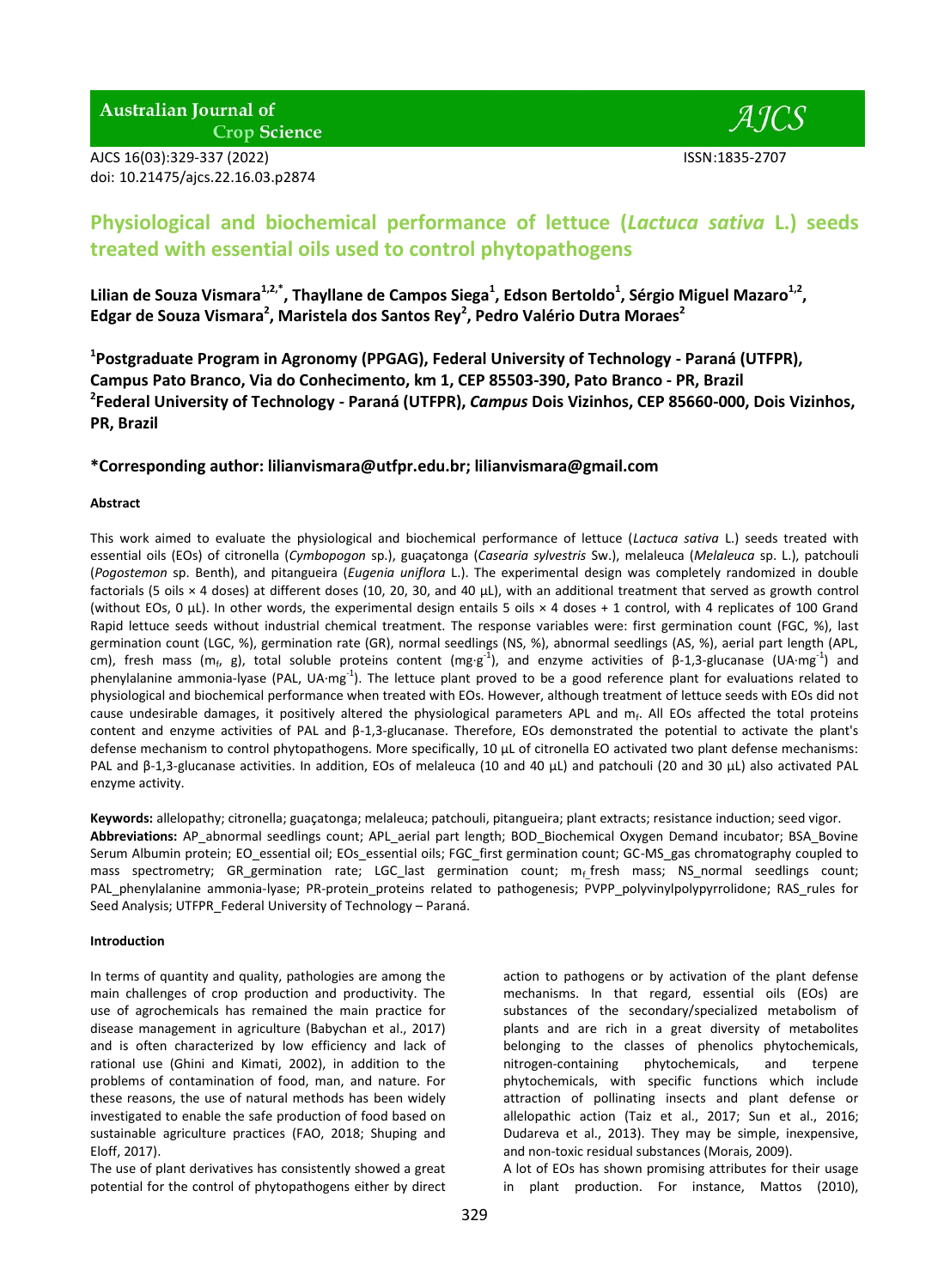demonstrated that EOs of *Citrus aurantifolia*, *Cymbopogon citratus*, *Eucalyptus* spp., *Lippia sidoides*, *Mentha arvensis*, *Ocimum basilicum*, *Piper aduncum*, *Pogostemon cablin*, *Romarinus officinalis*, and *Zingiber officinale*, in concentrations of 10.000 and 100.000 ppm, effectively controlled the green mold on orange fruits and inhibited the germination and mycelial growth of the fungus *Penicillium digitatum in vitro*. Lorenzetti et al. (2011) verified that EOs of *Cinnamomum zeilanicum*, *Citrus nobilis* var. *tangerinae*, *Citrus sinensis* var. *dulcis*, *Corymbia citriodora*, *Cymbopogon citratus*, *Cymbopogon martini*, *Cymbopogon nardus*, *Lavandula hybrida*, *Melaleuca alternifolia*, *Mentha pipertita*, *Romarinus officinalis*, and *Syzigium aromaticum* controlled the fungus *Botrytis cinerea*, which is the causal agent of gray mold disease in different cultures. For management of postharvest phytopathogenic fungal diseases, EOs of *Acorus calamus*, *Agreratum conyzoides*, *Artemisia nilagirica*, and *Litsea cubeba* (Tripathi et al., 2016); as well as *Cinnamomum zeylanicum*, *Origanum majorana*, *Romarinus officinalis*, and *Thymus vulgaris* (Nikkhah et al., 2017) present a great potential for the control of diseases affecting fresh fruits and vegetables.

Apart from the direct action of EOs on pathogens, they have shown a good potential in the induction of plant resistance. In other words, they have the ability to activate the plant defense mechanisms, thus preventing or delaying infection in several pre-harvest pipeline systems (Alves and Perina, 2014; Schwan-Estrada et al., 2000) and during post-harvest of fruits, grains, and vegetables (Mengiste, 2014; Mazaro et al., 2008).

Although several studies have reported the potential of EOs, there is paucity of information regarding their mode of action and chemical composition, which reinforces the importance of research on the action of EOs constituent compounds in recipient plants (Miranda et al., 2015) and pathosystems (Lorenzetti et al., 2011). Such studies would also have an impact on the prospects of plant extract-based commercial products.

Considering the diversity of metabolites present in EOs of citronella, guaçatonga, melaleuca (tea tree), patchouli, and pitangueira, it is essential to study the physiological and biochemical performance of these metabolites in plants. Lettuce is a susceptible plant to allelopathic effects because it is very sensitive (Miranda et al., 2015; Pires and Oliveira, 2011; Souza Filho et al., 2010). Activation of plant defense mechanisms and non-harmful effects of lettuce seeds may open a new window for controlling plant pathogens using plant products, considering the challenges of pathogens in different crops.

Therefore, this work aimed to evaluate the physiological and biochemical performance of lettuce (*Lactuca sativa* L.) seeds exposed to different doses of EOs.

## **Results**

Table 1 shows the results against the physiological performance of the seeds. The biochemical performance of the seeds are presented in Tables 2 and 3 and Figures 1, 2, and 3.

## *Chemical composition of EOs*

Table A (Appendix A), adapted from Vismara (2019), shows the major chemical composition of EOs of citronella,

guaçatonga patchouli, and pitangueira after subjection to gas chromatography-mass spectrometry (GC-MS) analysis, with exclusive consideration of substances of relative abundance greater than 5%. GC-MS analysis of the different essential oils (EOs) revealed that there is specificity in relation to the active ingredients as well as a high diversity of compounds (Table A, Appendix A). To consider diversity, the synergistic potential of the substances is explored; however, this opens up the possibility for specific studies to consider the fractionation of oils (Vismara, 2019).

## *Physiological performance*

In terms of physiological performance, no significant effect was observed at the different doses of EOs, as well as for the factorial × control interaction. However, the treatment was significant in the contrast between the averages of the control and factorial in terms of aerial part length (APL, cm) and fresh mass ( $m_f$ , g) response variables, with the factorial having higher averages (Table 1).

However, Dunnett's test indicated that, for APL, pitangueira (30 μL) and guaçatonga (40 μL) differed significantly (p < 0.05) from control (without EO), with 0.34550 cm and 0.48124 cm difference in the observed means, respectively. For  $m_f$ , there was no statistical difference between the factorial (EO × dose) and control.

For first germination count (FGC, %), last germination count (LGC, %), germination rate (GR), normal seedlings (NS, %) and abnormal seedlings (AS, %), there was no statistical difference between the factorial (EO  $\times$  dose) and control (without oil), thus showing no antagonistic effect (phytotoxicity) on the physiological performance of the seeds when treated with the products at the tested doses (Table 1). For first germination count (FGC, %), there was a significant difference between the different EOs, with a higher average for guaçatonga and pitangueira (96.063%) and lower average for melaleuca (94%), which was statistically significant. For aerial part length (APL, cm), the difference between factorial (1.81 cm) and control (1.45 cm) was significant. Also,  $m_f$  had a higher factorial average (0.936 g) compared to control (0.802 g).

## *Biochemical performance*

For total soluble proteins content and enzyme activity of phenylalanine ammonia-lyase (PAL), at 5% level of significance, the difference between the factorial and control averages, as well as the EO  $\times$  dose interaction was significant (Table 2). For total proteins content, control  $(0.675 \text{ mg·g}^{-1})$  had a higher average than factorial  $(0.495$  $mg·g<sup>-1</sup>$ ). For PAL, factorial (0.1096 UA·mg<sup>-1</sup>) had a higher average than control (0.0655 UA $\cdot$ mg $^{-1}$ ).

For total proteins, the lowest average was recorded at 10 μL of citronella EO, while the highest was recorded at 30 μL of guaçatonga EO (Table 2). For PAL, the inverse occurred, such that the lowest average was recorded at 30 μL of guaçatonga EO and highest recorded at 10 μL of citronella EO (Table 2).

The proteins content of melaleuca and pitangueira were not dose-dependent (p < 0.05). Also, the PAL activity of guaçatonga, melaleuca, and pitangueira were not dosedependent. The polynomial regression curves ( $p < 0.05$ ) of the total proteins content and PAL, as a function of the dose-dependent EOs, are presented in Figure 1, 2, and 3.

For citronella EO, the model  $ln(y) = -1.7 + 0.0354x (R^2 = 0.90)$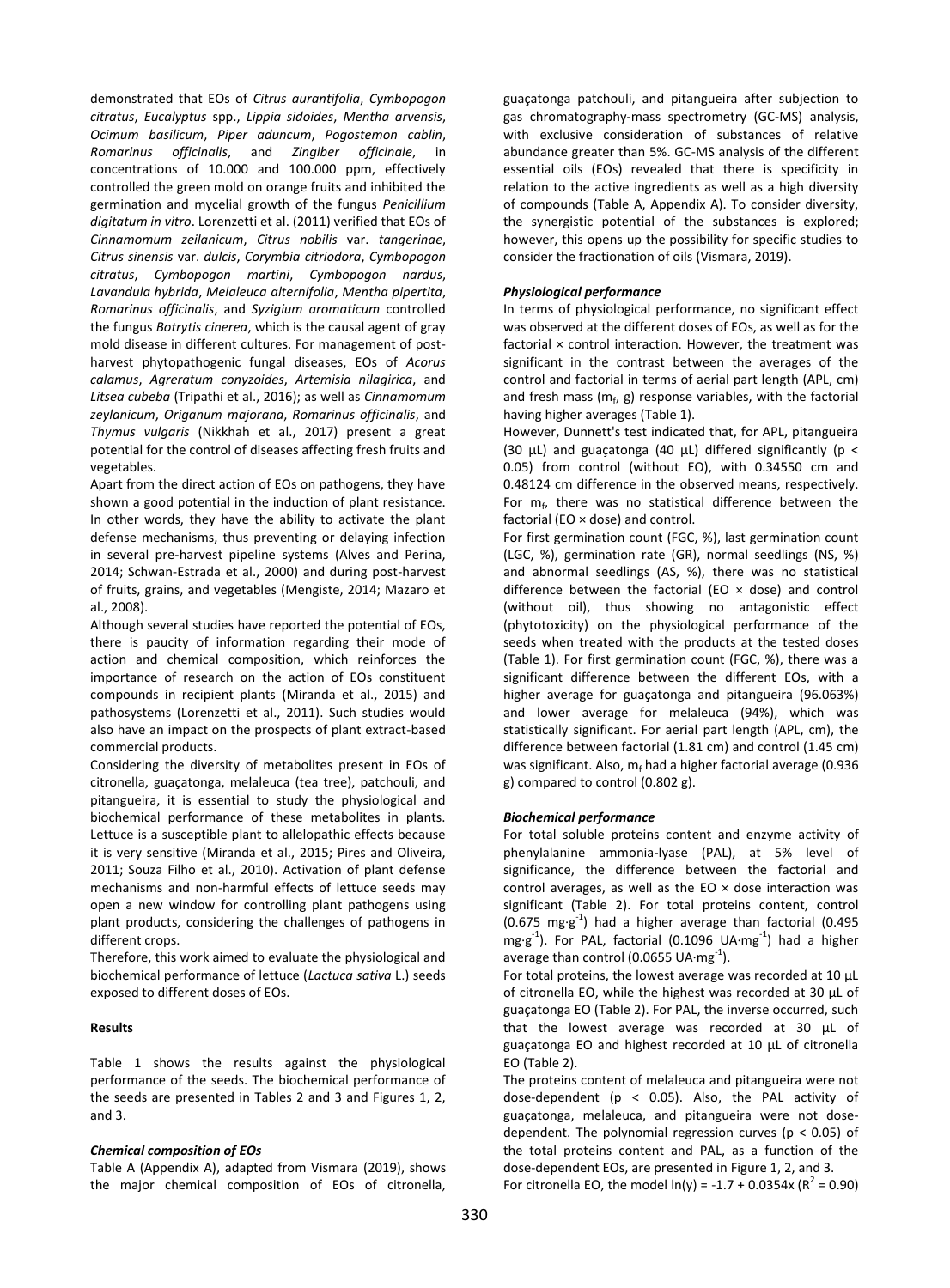describes the presence of total soluble proteins content in the plant tissue as directly proportional to the dose (Figure 1a). While for PAL, the model  $y = 0.216 - 0.00398x (R^2 = 0.87)$ describes the activity of the enzyme as inversely proportional to the dose (Figure 1b).

For patchouli EO, the model  $ln(y) = -0.0644 - 0.108x +$  $0.00217x^2$  ( $R^2 = 0.99$ ) describes the presence of total proteins content in the plant tissue, with a minimum efficiency dose of 24.8848 μL (Figure 2a). While for PAL, the quadratic model y = -0.0145 + 0.0141x - 000259x<sup>2</sup> ( $R^2$  = 0.81) had a maximum efficient dose for enzyme activity equal to 27.2201 μL (Figure 2b).

For guaçatonga EO, the model  $ln(y) = -1.28 + 0.0838x - 1.28$  $0.00149x^2$  ( $R^2 = 0.81$ ) describes the presence of total proteins content in the plant tissue, with a maximum efficiency dose of 28.1208 μL (Figure 3a). At the doses of 20 and 30 μL, the total soluble proteins content was 0.7460 and 1.0636 mg·g $^{-1}$ , respectively.

For total soluble proteins content, Dunnett test indicated that the EOs of citronella (10  $\mu$ L, 0.2260 mg·g<sup>-1</sup>), melaleuca (10  $\mu$ L and 40  $\mu$ L, 0.3068 mg·g<sup>-1</sup> and 0.2950 mg·g<sup>-1</sup>, respectively), and patchouli (20  $\mu$ L and 30  $\mu$ L, 0.2605 mg·g<sup>-1</sup> and 0.2668 mg·g<sup>-1</sup>, respectively) significantly (p < 0.05) differed from control (0  $\mu$ L, 0.675 mg·g<sup>-1</sup>).

Analysis of variance (ANOVA) indicated that the EOs of citronella and melaleuca showed PAL activity at the lowest dose of 10 μL. The optimal dose estimated for patchouli was 27.22 μL, with the highest average observed at 20 μL. The Dunnett test indicated that EOs of citronella (10 μL, 0.1940 UA·mg<sup>-1</sup>), melaleuca (10  $\mu$ L and 40  $\mu$ L, 0.1518 UA·mg<sup>-1</sup> and 0.1575 UA $\cdot$ mg<sup>-1</sup>, respectively), and patchouli (20  $\mu$ L and 30 μL, 0.1830 UA·mg<sup>-1</sup> and 0.1565 UA·mg<sup>-1</sup>, respectively) significantly (p < 0.05) differed from control (0 μL, 0.0655 UA $\cdot$ mg $^{-1}$ ).

For enzyme activity of β-1,3-glucanase (Table 3), the average of control (0.023 UA·mg $^{-1}$ ) and factorial (0.0341 UA·mg $^{-1}$ ) did not differ statistically at 5% level of significance. The effect of EOs was significant (p < 0.05). Although citronella, patchouli, and melaleuca did not differ among themselves, they differed from pitangueira and guaçatonga. Melaleuca presented the highest average (0.0433 UA $\cdot$ mg $^{-1}$ ) activity of the enzyme, while guaçatonga presented the lowest activity (0.0236 UA·mg-1 ). The EOs did not differ in terms of the tested doses (ANOVA, p < 0.05). However, the Dunnett test indicated that citronella EO (10  $\mu$ L) significantly (p < 0.05) differed from control (0 μL), with a difference of 0.9640  $UA·mg<sup>-1</sup>$ .

#### **Discussion**

A joint evaluation of the results obtained for the physiological parameters in lettuce seeds can affirm that the evaluated EOs can be explored in other plant species, considering that lettuce is a plant susceptible to physiological damage (a fact not observed in this study), especially when referring to abnormal plants. The short period of exposure of the seeds to the EOs (24 h before sowing) at different doses, with approximately 251  $\text{cm}^3$  of air, may have been homeopathic (Stangarlin et al., 2011) and, consequently, of synergistic action on initial development of the seedlings.

In addition, the results observed with gain in physiological parameters of agronomic interest are of extreme importance. For instance, the gain in APL and  $m_f$  result in

plants with higher agronomic performance. In particular, the difference between the control and factorial (EO  $\times$  dose) reflects a 19.93% and 14.32% increase in APL and  $m_f$ , respectively. Therefore, the EOs potentiated the initial development of the seedlings (Table 1), which indicates synergism. Such positive additions should be better explored in studies investigating the mechanisms involved in the process of germination and growth/development of plants.

It is known that *L. sativa* is sensitive to the effects of allelochemicals that demonstrate even little signs of phytotoxicity (Pires and Oliveira, 2011; Souza Filho et al., 2010). For instance, Miranda et al. (2015) reported that the EOs of *Cymbopogon citratus*, *Ocimum gratissimum* L., and *Ocimum basilicum* L. and/or their major compounds (citral, eugenol, and cineol), for seven days, was antagonistic of the germination and vigor of lettuce. However, in this work, no damage and undesirable changes were observed in the lettuce seedlings.

In fact, the observed divergence between the phytotoxicity of EOs of the same plant species can be justified by variations between the chemical compositions of the same EOs (Miranda et al., 2015). This is because the chemical composition of EOs is related to edaphoclimatic factors, location and time of collection, vegetative cycle of the material at harvest, method of extraction, among other factors (Morais, 2009).

However, the biological activity of allelochemicals depends on their concentration and mobility and not only of their chemical composition (Pires and Oliveira, 2011). Considering this context, since the seeds were treated by volatilization, monoterpenes present in the tested EOs would have a greater mobility (Table A). This is because their lipophilic and low molecular weight characteristics allow their release into the environment and through cell membranes (Dudareva et al., 2013).

In general, the action of the EOs (Table A) indicated synergism, with an increase of 40.24% of PAL activity when comparing the EOs (0.1096 mg·g<sup>-1</sup>) and control (0.0655 mg·g<sup>-</sup> <sup>1</sup>). For citronella EO (10 μL), PAL activity was 66.24% greater than that of control; whereas, for total soluble proteins content, there was a reduction of 66.52%. At 40 μL of citronella EO, PAL activity was 10.64% higher when compared to control and differed by 55.60% when compared to the 10 μL dose. The functional relationships confirm that, with the increase of dose, the total soluble proteins content increases (Figure 1a), while PAL activity decreases (Figure 1b) and vice versa. In the chemical composition of citronella EO (Table A), the major element was β-citronellal (34.15%), followed by geraniol (10.45%) and limolene (7.98%) (Vismara, 2019).

Chen et al. (2017) confirmed the inhibitory effect of clove and eugenol EOs on the enzyme activity of PAL, polyphenol oxidase, and peroxidase in lettuce, in view of preserving the intrinsic quality of post-harvest lettuce by avoiding leaf darkening. Therefore, it is possible that the volatile effect of citronella EO doses greater than 40 μL or longer time of exposure to EO volatiles may favor the inhibition of PAL.

The action of citronella and melaleuca EOs for 24 h showed similar behavior at the doses of 10, 20, and 30 μL in terms of total proteins content and PAL. In other words, with increasing dose, the total soluble proteins content increases, while PAL decreases and vice versa (Table 2). However, at 40 μL dose of melaleuca EO, PAL activity was 58.41% greater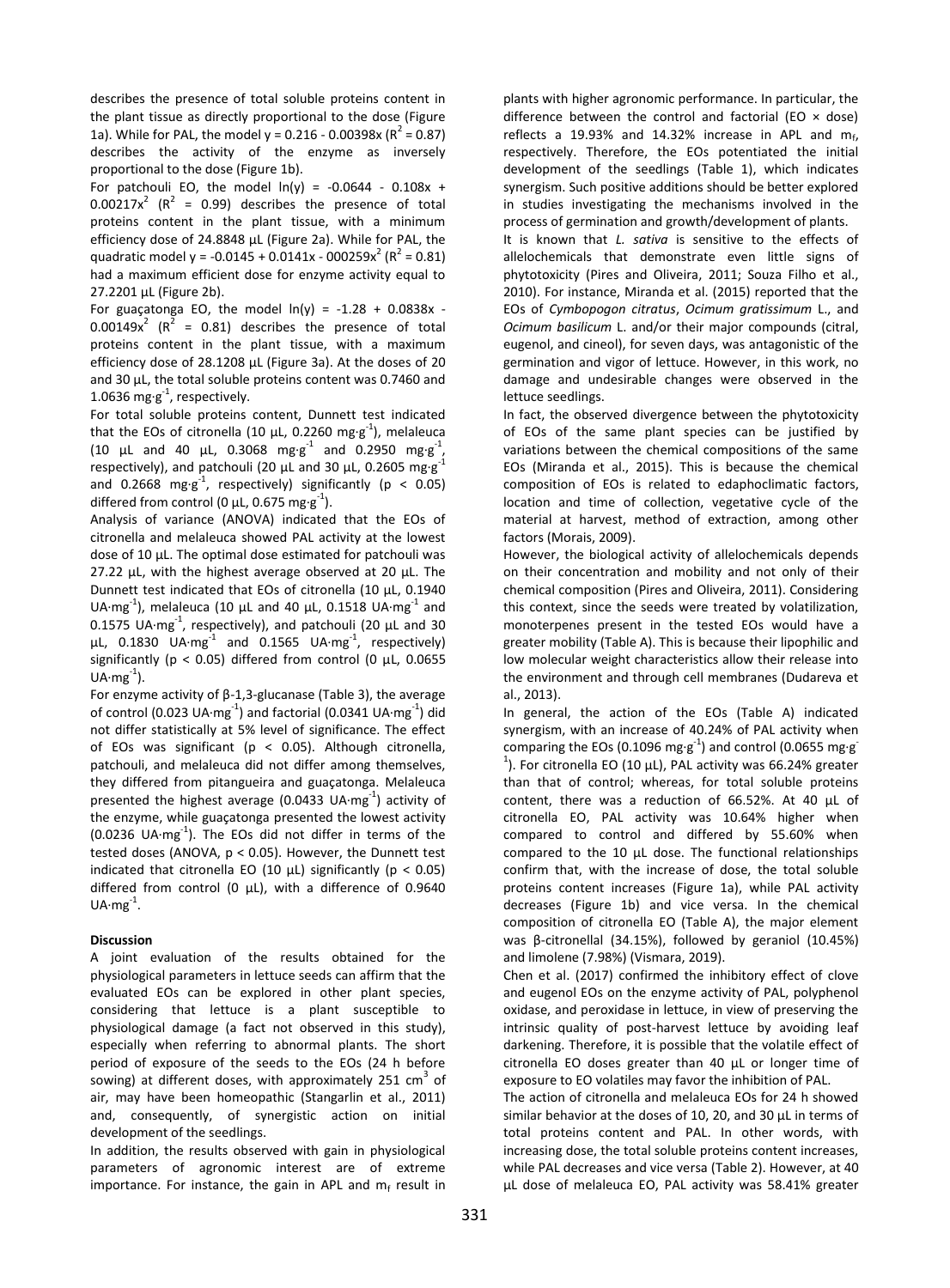**Table 1.** Averages of the physiological performance variables of *L. sativa* seeds *-* first germination count (FGC, %), last germination count (LGC, %), germination rate (GR), count of normal seedlings (NS, %) and abnormal (AP, %), length of the aerial part (APL, cm) and fresh mass ( $m_f$ , g) - of the completely randomized experiment, in double factorial with five essential oils (1) citronella, (2) guaçatonga, (3) melaleuca, (4) patchouli, and (5) pitangueira and four doses (10, 20, 30 e 40 μL) in the 100% concentration of the essential oil and an additional treatment as control (0 μL).

| <b>Factors</b>        | Levels | Averages of the physiological performance responses |              |                     |              |                    |                      |                    |
|-----------------------|--------|-----------------------------------------------------|--------------|---------------------|--------------|--------------------|----------------------|--------------------|
|                       |        | <b>FGC</b>                                          | <b>LGC</b>   | GR <sup>1</sup>     | <b>NS</b>    | AP                 | $APL$ <sup>11</sup>  | m <sub>f</sub>     |
|                       |        | (%)                                                 | (%)          |                     | (%)          | $(\%)$             | (cm)                 | (g)                |
| Control <sup>®</sup>  |        | $95.75^{ns}$                                        | $96.75^{ns}$ | 73.00 <sup>ns</sup> | $92.50^{ns}$ | 7.50 <sup>ns</sup> | 1.45A                | 0.80A              |
| Factorial             |        | 95.21                                               | 96.54        | 72.79               | 95.38        | 4.63               | 1.81B                | 0.94B              |
| Essential oil<br>(EO) | (1)    | 94.63ab                                             | $96.13^{ns}$ | $72.38^{ns}$        | $96.38^{ns}$ | 3.63 <sup>ns</sup> | 1.70 <sup>ns</sup>   | 0.88 <sup>ns</sup> |
|                       | (2)    | 96.06a                                              | 97.063       | 73.13               | 94.63        | 5.38               | 1.87                 | 0.91               |
|                       | (3)    | 94.00b                                              | 96.063       | 72.250              | 95.31        | 4.69               | 1.83                 | 0.99               |
|                       | (4)    | 95.31ab                                             | 96.625       | 72.94               | 95.63        | 4.38               | 1.78                 | 0.94               |
|                       | (5)    | 96.06a                                              | 96.81        | 73.25               | 94.94        | 5.06               | 1.86                 | 0.96               |
| Dose<br>$(\mu L)$     | 10     | $95.15^{ns}$                                        | $96.30^{ns}$ | 72.60 <sup>ns</sup> | $95.70^{ns}$ | 4.30 <sup>ns</sup> | $1.74$ <sup>ns</sup> | 0.97 <sup>ns</sup> |
|                       | 20     | 94.70                                               | 96.50        | 72.55               | 96.10        | 3.90               | 1.83                 | 0.97               |
|                       | 30     | 95.05                                               | 96.30        | 72.70               | 94.65        | 5.35               | 1.83                 | 0.91               |
|                       | 40     | 95.95                                               | 97.05        | 73.30               | 95.05        | 4.95               | 1.86                 | 0.90               |

<sup>ns</sup>Not significant, at the 5% level of significance (p < 0.05). <sup>\*</sup>Different uppercase letters in the columns determine the contrast of the additional treatment (control) with the factorial by the F test (p<0.05). Variable transformed by Box and Cox with <sup>1</sup>λ=2 and <sup>"</sup>λ=0.

Table 2. Averages of the total soluble proteins content (mg·g<sup>-1</sup>) and of the PAL enzyme activity (UA·mg<sup>-1</sup>) of *L. sativa* seedlings of the experiment completely randomized in double factorial with five essential oils (citronella, guaçatonga, melaleuca, patchouli and pitangueira) versus four doses (10, 20, 30 and 40 μL) in the 100% concentration of the essential oil and an additional treatment as control (0 μL).

| <b>Factors</b>               | Levels                   | Averages of the biochemical performance responses   |                    |  |
|------------------------------|--------------------------|-----------------------------------------------------|--------------------|--|
|                              |                          | Total proteins <sup>III</sup> (mg·g <sup>-1</sup> ) | PAL $(UA·mg^{-1})$ |  |
| Control                      | $\overline{\phantom{0}}$ | 0.675A                                              | 0.0655 A           |  |
| Factorial                    |                          | 0.495B                                              | 0.1096 B           |  |
| Dose <sup>**</sup> $(\mu L)$ | Essential oil            |                                                     |                    |  |
| 10                           | Citronella               | 0.2260c                                             | 0.1940a            |  |
|                              | Guaçatonga               | 0.5875a                                             | 0.0740 b           |  |
|                              | Melaleuca                | 0.3068 bc                                           | 0.1518a            |  |
|                              | Patchouli                | 0.4008 ab                                           | 0.0943 b           |  |
|                              | Pitangueira              | 0.4925a                                             | 0.0868 b           |  |
| 20                           | Citronella               | 0.4753 b                                            | 0.1173 b           |  |
|                              | Guaçatonga               | 0.7460a                                             | 0.0778 b           |  |
|                              | Melaleuca                | 0.4083 b                                            | 0.1160 b           |  |
|                              | Patchouli                | 0.2605c                                             | 0.1830a            |  |
|                              | Pitangueira              | 0.4195 b                                            | 0.0965 b           |  |
| 30                           | Citronella               | 0.5845 b                                            | 0.0815 bc          |  |
|                              | Guaçatonga               | 1.0636 a                                            | 0.0510c            |  |
|                              | Melaleuca                | 0.4155 b                                            | $0.1090$ ab        |  |
|                              | Patchouli                | 0.2668c                                             | 0.1565a            |  |
|                              | Pitangueira              | 0.4895 b                                            | 0.0900 bc          |  |
| 40                           | Citronella               | 0.6980a                                             | 0.0733 b           |  |
|                              | Guaçatonga               | 0.7223a                                             | 0.0608 b           |  |
|                              | Melaleuca                | 0.2950 b                                            | 0.1575a            |  |
|                              | Patchouli                | 0.4038 b                                            | 0.1418a            |  |
|                              | Pitangueira              | 0.6313a                                             | 0.0803 b           |  |

\* Different uppercase letters in the columns determine the contrast of the additional treatment (control) with the factorial by the F test at the 5% level of significance (p < 0.05). \*\*Averages not followed by the same lowercase letter in the column differ statistically from one another by Duncan's Test (p<0.05). Variable transformed by Box and Cox with  $^{\text{III}}$  $\lambda$ =0.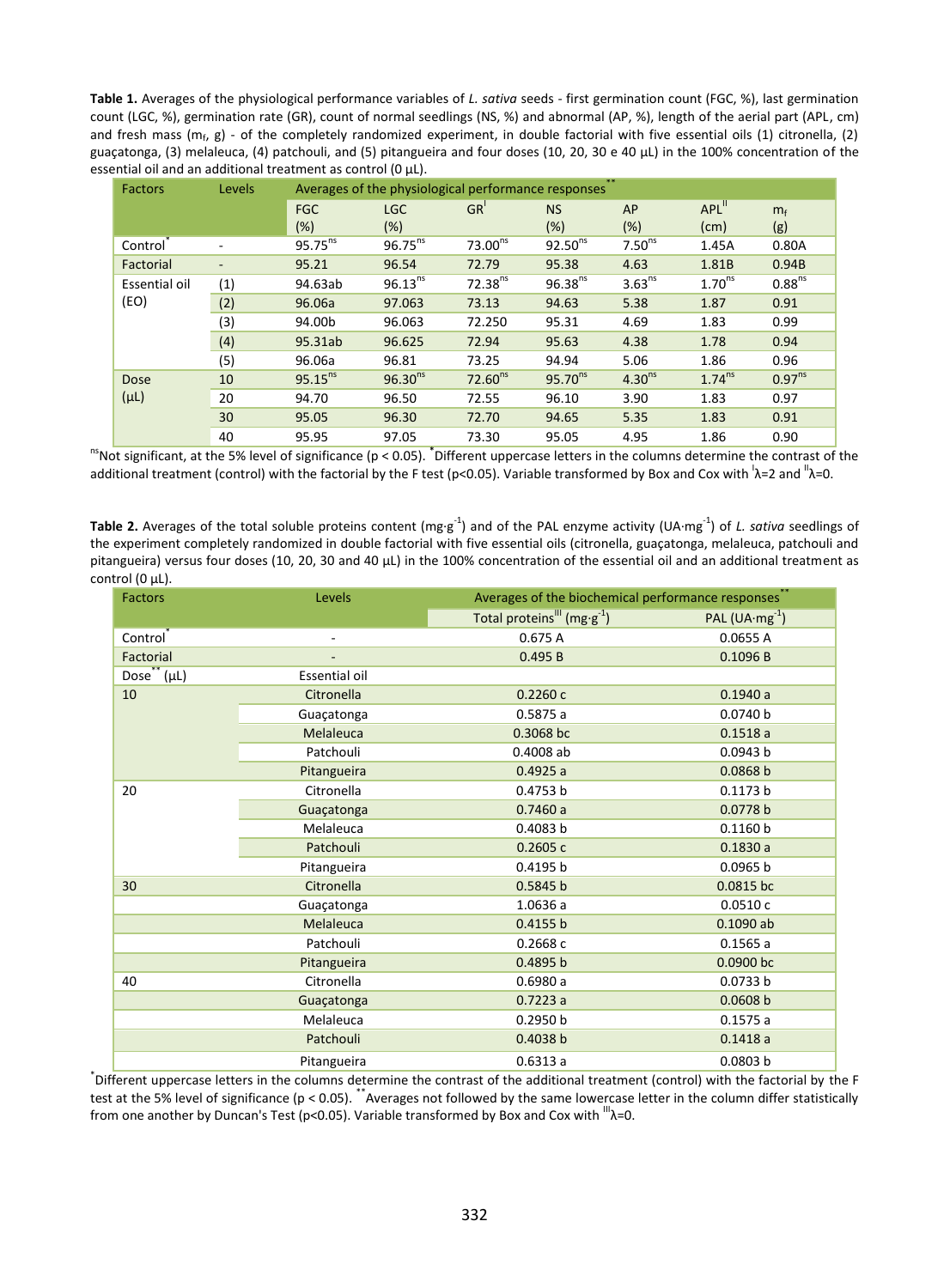

(a) (b)

**Fig 1.** Relationship between the doses of the essential oil of citronella and the response variable: (a) total soluble proteins content and (b) activity of the enzyme phenylalanine ammonia-lyase (PAL).



**Fig 2.** Relation between the doses of patchouli essential oil and the response variable: (a) total soluble proteins content at optimal dose 24.88 μL and (b) activity of the enzyme phenylalanine ammonia-lyase (PAL), with optimal dose 27.22 μL.

Table 3. Averages of β-1,3-glucanase enzyme activity (UA·mg<sup>-1</sup>) of *L. sativa* seedlings of the experiment completely randomized in double factorial with five essential oils (citronella, guaçatonga, melaleuca, patchouli and pitangueira) versus four doses (10, 20, 30 and 40 μL) in the 100% concentration of the essential oil, and an additional treatment as control (0 μL).

| <b>Factors</b>       | Levels                   | Averages of the biochemical performance responses |
|----------------------|--------------------------|---------------------------------------------------|
|                      |                          | $\beta$ -1,3-glucanase <sup>lv</sup> (UA·mg-1)    |
| Control <sup>®</sup> | $\overline{\phantom{a}}$ | 0.0230 <sup>ns</sup>                              |
| Factorial            | $\overline{\phantom{a}}$ | 0.0341                                            |
| Essential oil        | Citronella               | 0.0375a                                           |
| (EO)                 | Guaçatonga               | 0.0236 b                                          |
|                      | Melaleuca                | 0.0433a                                           |
|                      | Patchouli                | 0.0401 a                                          |
|                      | Pitangueira              | 0.0262 b                                          |
| Dose <sup>®</sup>    | 10                       | $0.0377^{ns}$                                     |
| $(\mu L)$            | 20                       | 0.0379                                            |
|                      | 30                       | 0.0294                                            |
|                      | 40                       | 0.0315                                            |

<sup>ns</sup>Not significant, at the 5% level of significance (p < 0.05). <sup>\*</sup>Averages not followed by the same lowercase letter in the column differ statistically from each other by the Duncan Test ( $p < 0.05$ ). Variable transformed by Box and Cox with  $N_{\rm A=0}$ .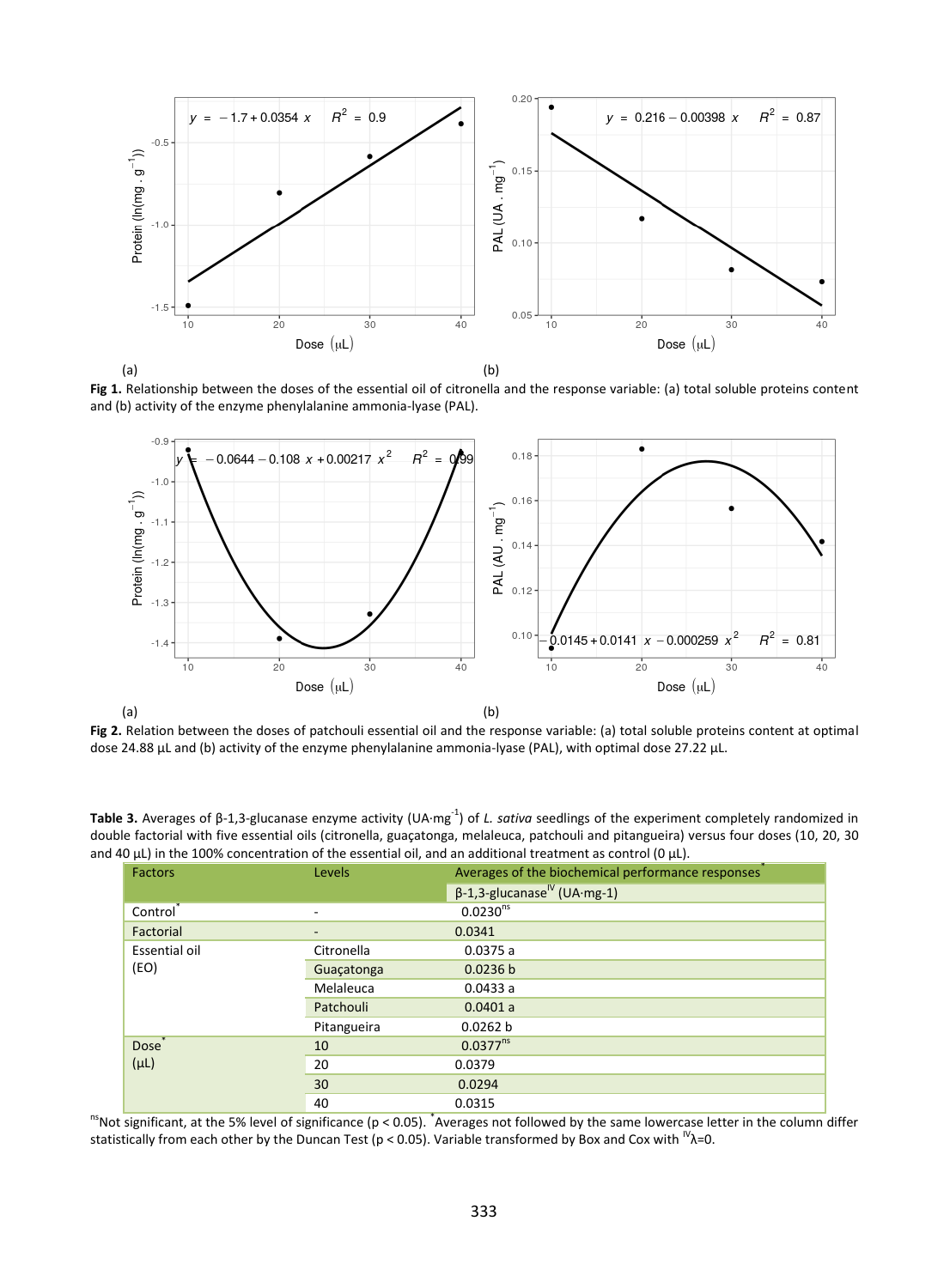

**Fig 3.** Functional relationship for total soluble proteins content of guaçatonga essential oil, with optimal dose 28.12 μL.

when compared to control. The major component of melaleuca EO was 1,8-cineole (72.31%), followed by αterpineol (8.55%) and α-thujinene (6.1%) (Table A). According to Ponce et al. (2004), high antioxidant properties are exhibited by *Melaleuca alternifolia* EO, which indicates that this EO can be useful as a sanitizing agent.

The EO of guaçatonga stands out among others in terms of total proteins content in the plant tissue, since it presented up to 36.54% more total soluble proteins content and with a reduction of PAL activity by 22.14% when compared to control (Table 2). The functional relationship increased until the optimal dose (function maximum point) of 28.12 μL (Figure 3). The major compounds of guaçatonga EO (Table A) were γ- murolene (19.55%), followed by α-zingiberene (15.24%) and σ-amorphene (13.17) (Vismara, 2019).

The high concentration of proteins recorded by guaçatonga EO (30 μL) is advantageous from the point of view of induction of resistance. This is because it allows the route of several proteins related to pathogenesis, such as: β-1,3 glucanase, chitinase, peroxides, defensins, thionines, among others (Stangarlin et al., 2011). In addition, the 30 μL dose showed a 22.14% reduction in PAL activity when compared to control, which may benefit the post-harvest preservation of lettuce by inhibition of the enzyme (Chen et al., 2017).

In terms of total proteins content, patchouli EO has a behavior different from those of citronella and guaçatonga. The functional relationship decreased up to the optimal dose (function minimum point) of 24.88 μL (Figure 2a). Whereas, for PAL, it presents a maximum efficiency dose of 27.22 μL (Figure 2b). In chemical identification (Table A), patchoulol (21.99%) was the most abundant substance, followed by α-guaienum (18.32%), γ-patchoulene (16.44%), and seichhelene (10.6%) (Vismara, 2019).

For pitangueira EO, the 40 μL dose recorded the highest total proteins content (0.6313 mg·g<sup>-1</sup>), but with values close to that of control (0.675  $mg \cdot g^{-1}$ ). For PAL, the highest average activity (0.0965 mg·g<sup>-1</sup>) was obtained at the dose of 20 μL, which corresponds to an increase of 32.12% when compared to control (0.0655 mg·g<sup>-1</sup>). Following the chemical identification of this EO (Table A), calamen-10-one (20.21%) was the most abundant substance, followed by silfiperferol-6-em-5-one (10.06%) and Gemacreno B (6.24%) (Vismara, 2019).

The EOs of citronella, patchouli, and melaleuca presented a

higher enzyme activity of β-1,3-glucanase; whereas, for guaçatonga and pitangueira, the averages were smaller and closer to control. It is verified that melaleuca showed up to 46.88% more β-1,3-glucanase activity compared to control (Table 3).

Indeed, the responses on how volatile compounds act (from the physiological to the environmental level) has remained the present focus of study (Dudareva et al., 2013). The use of RNA sequencing, as well as available plant and microbial genomes, will facilitate future identification of mechanisms that regulate metabolic pathways in plants (Sun et al., 2016). A joint evaluation of the data can affirm that the lettuce plant proved to be a good reference plant for the proposed evaluations, since it was seen that the treatments interfered in the primary metabolism (proteins) and secondary activation specialized for PAL activity. It was observed that the EOs and their doses are specific in action, which can be observed by the non-egalitarian behavior exhibited by the different EOs or doses. Such behavior is expected, since the composition of the oils (Table A) have diverse in terms of their active compounds.

PAL is the enzyme of specialized secondary metabolism of plants most intensively studied, due to its importance in reactions involved in the metabolism of phenolic compounds, which exemplified in reactions involving the formation of esters, coumarins, flavonoids, and lignins (Stangarlin et al., 2011). The activation of PAL awakens to new works, since the EOs presented the potential of activating the route of phenylpropanoids, which is the main route of plant defense. This opens up the window for new works to explore the possible metabolites synthesized as final products in this group of phenolic compounds.

The results demonstrate that EOs have the potential to activate defense mechanisms related to PR-proteins, a protein of extreme importance in the process of plant defense (Fesel and Zuccaro, 2016). Medina et al. (2011) reported that extracts from various plant species have a link between antimicrobial activity and their antioxidant potential. This is because phenolic compounds can react with the cell membrane of the phytopathogen and, in this way, can inactivate the enzymes essential for its metabolism.

In plant defense process, one mode of action of β-1,3 glucanase is to hydrolyze the cell wall of pathogens.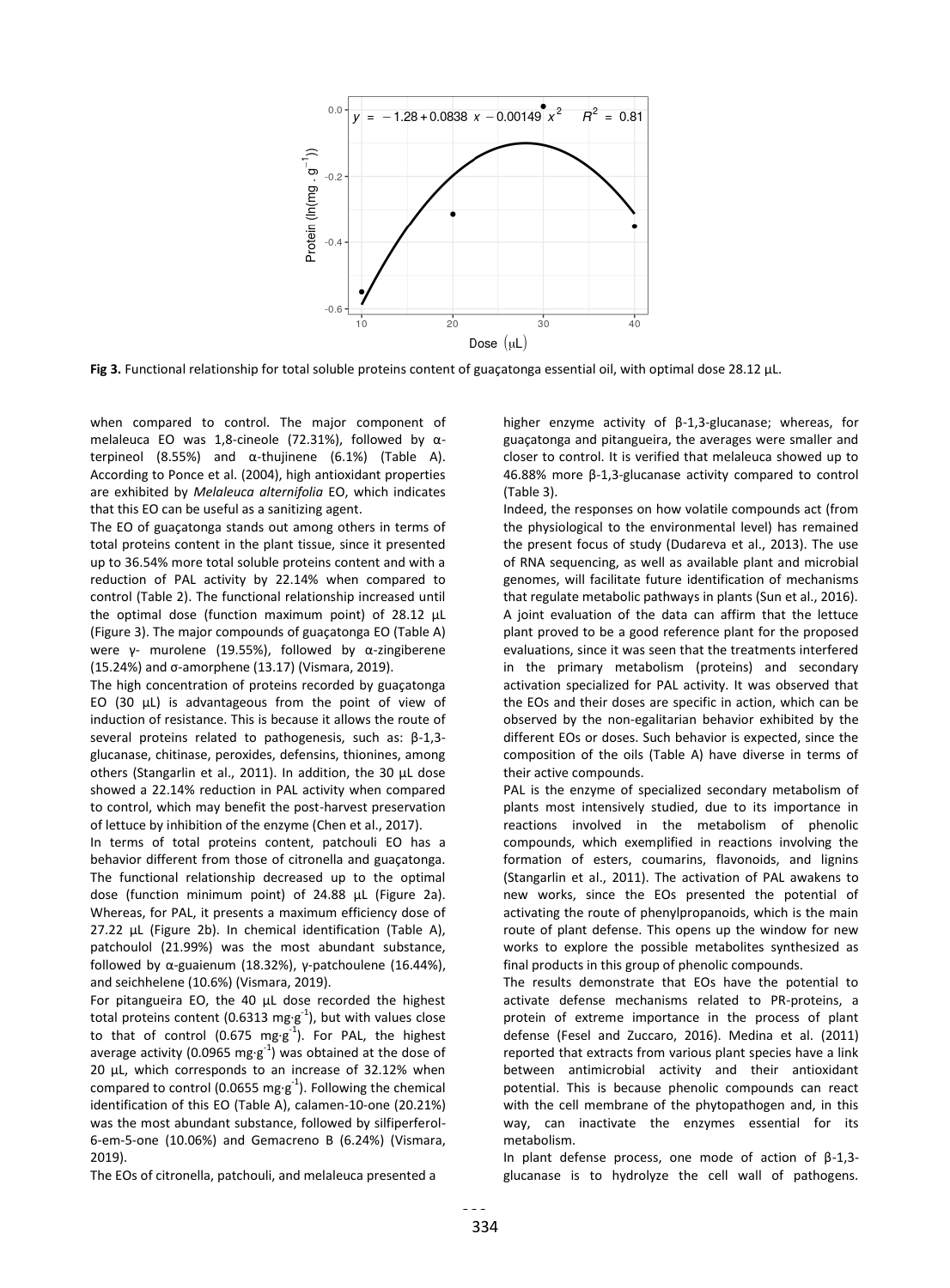Therefore, the results suggest the need for new studies with different pathosystems and pathogens rich in cell wall glucans, such as filamentous fungi. In addition, the identification of components presents in EOs, which may have an effect on the control of diseases, can become an auxiliary tool for evaluating prospective natural products, thus providing subsidies for alternative management practices and, consequently, promoting the advancement of organic agriculture (Dudareva et al., 2013; Lorenzetti et al., 2011).

#### **Materials and methods**

## *Experimental design*

The study was carried out at the Laboratory of Seed Analysis and Biochemistry of the Federal University of Technology-Paraná (UTFPR), *Campus* Dois Vizinhos. The design was completely randomized in a double factorial (5 oils  $\times$  4 doses) and control (witness), with 4 replicates of 100 Grand Rapids TBR lettuce seeds without industrial chemical treatment. The model representing the experimental design is as follows:

$$
Y_{ijk} = \mu + O_i + D_j + OD_{ij} + \epsilon_{ijk} \text{ and } Y_k = \mu + A + \epsilon_k.
$$
\n(1)

Where *Y* is the observed value,  $\mu$  is the average value inherent to all observations, *O* represents the effect of EO levels, *D* represents the effect of dose levels, *OD* represents the effect of combining the levels of EO and dose, *A* is the effect of the additional treatment that corresponds to growth control (positive control) and  $\epsilon$  is the random error.

#### *Plant materials*

The EOs were extracted from fresh leaves of citronella, guaçatonga, melaleuca, patchouli, and pitangueira by hydrodistillation. A clevenger extraction device with cold finger graduated to 10 mL and 2 L glass balloon heating mantle was used for the extraction of oils denser than water. They were purified using membrane type syringe filter (Note 1) and reserved in Eppendorf<sup>®</sup> microtubes.

The density of each oil was determined with an analytical balance according to the Brazilian Pharmacopoeia (Brasil, 2010) as: citronella (0.8660  $g \cdot mL^{-1}$ ); guaçatonga (0.8933 g·mL $^{-1}$ ); melaleuca (0.9188 g·mL $^{-1}$ ); patchouli (0.9386 g·mL $^{-1}$ ); and pitangueira (0.9707  $g \cdot mL^{-1}$ ). The chemical identification of EOs was done by GC-MS at Empresa Brasileira de Pesquisa Agropecuária [Embrapa] Florestas (Table A, Appendix A) in the study of Vismara (2019).

#### *Treatments*

Dormancy of the lettuce seeds was prevented by cooling at 10°C for three days (Brasil, 2009). Afterward, the seeds were stored in stainless steel crucibles of 8 cm in diameter and 5 cm in height. Subsequently, 100% concentration the EOs were applied to 1 cm<sup>2</sup> of filter paper at the doses of 10, 20, 30, and 40 μL per paper/crucible. Finally, the crucibles were sealed for a period of 24 h in a cold chamber at 10°C. The sowing was done according to the Rules for Seed Analysis (RAS) over a substrate of blotting paper moistened with distilled water at 2.5 times its weight in Gerbox® taken to a Biochemical Oxygen Demand incubator camera at 25°C, with photoperiod of 12 h for 7 days (Brasil, 2009).

#### *The traits measured*

The response variables to infer the physiological performance of the seeds were collected according to RAS (Brasil, 2009). The first germination count (FGC, %), was performed on the fourth day after sowing. On the seventh day, the final germination count was performed (LGC, %). The emergencies between FGC and LGC were also counted to determine germination rate (*GR*), as adapted from Maguire (1962):

$$
GR = \sum_{i=4}^{7} \frac{s_i}{d_i}.\tag{2}
$$

Where *si* is number of germinated seedlings, *d<sup>i</sup>* is number of days until the germination count *i*, with *4≤ i ≤7*.

The normal seedlings (NS, %) and abnormal seedlings (AS, %) were counted. With the aid of a ruler, length of the aerial part (APL, cm) of normal seedlings was measured (Nakagawa, 1999). Fresh mass (m<sub>f</sub>, g) was weighed concomitantly with the assessment of APL using an analytical balance. In sequence, this plant material was reserved for the evaluation of the variables' response to biochemical behavior including: total soluble proteins content in plant tissue (mg·g<sup>-1</sup>) and enzyme activities of  $\beta$ -1,3-glucanase (UA·mg $^{-1}$ ) and PAL, UA·mg $^{-1}$ ).

For extraction of proteins related to pathogenesis (PRproteins), the methodology developed by Moerschbacher et al. (1988) and described by Guzzo and Martins (1996) was applied. In brief, the vegetable material of each treatment and repetition was weighed and macerated together with 0.2 g of resin Dowex1-X8 and 0.3 g of PVPP (polyvinylpolypyrrolidone). To the macerate, 5 mL of borate buffer (0.1 M, pH 8.8, EDTA 1 mM, DTT 1 mM, and ascorbic acid 50 mM) was added. The mixture was left to stand for 5 min. The vegetable extract was centrifuged at 20000 g and 4°C for 30 min. Supernatants were used to determine total soluble proteins content and β-1,3-glucanase.

For determination of total soluble proteins content (mg·g<sup>-1</sup>) was transferred 40 µL of the supernatant extract, obtained in the extraction of proteins related to the pathogenesis, for test tubes, adding in the sequence 460 µL microliters of distilled water and 1000 µL of the Bio-Rad reagent. The tubes were vortexed and sequentially read in a spectrophotometer, at 630 nm. For quantification of the total proteins the absorbance was inserted in the mathematical equation obtained from the standard curve of Bovine Serum Albumin protein.

Determination enzyme activity of  $\beta$ -1,3-glucanase (UA·mg<sup>-1</sup>) was based on the methodology developed by Wirth and Wolf (1988) and described by Guzzo and Martins (1996), with adaptations. In brief, 200 μL of diluted plant extract (obtained during the extraction of proteins related to pathogenesis) was transferred to microtubes containing 400 µL of sodium acetate buffer (50 mM, pH 5.0) and 200 µL of solution with enzymatic substrate (CM-Curdlan-RBB 4 mg·mL<sup>-1</sup>). The samples reaction mix were vortexed and incubated in a water bath at 40°C for 1 h. The enzymatic reaction was stopped by adding 200 µL of HCl 2N, an exergonic reaction promoter. The samples were cooled on ice for 10 min and centrifuged at 10,000 g for 5 min. The supernatant obtained was read in a spectrophotometer at 595 nm.

The enzyme activity of PAL (UA $\cdot$ mg $^{-1}$ ) was determined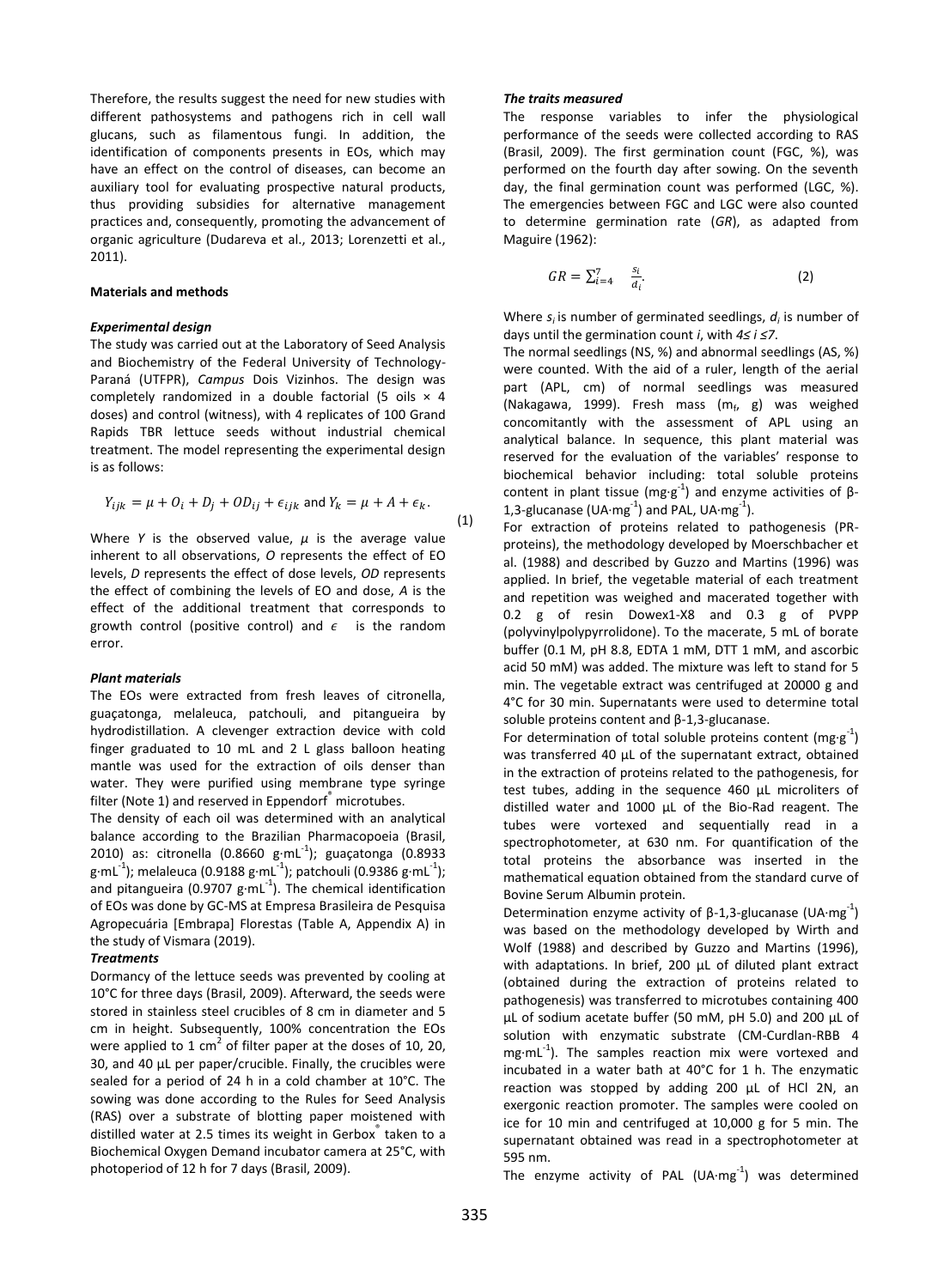according to the methodology described by Rodrigues et al. (2006), with adaptations. PAL activity was evaluated based on the differences in absorbance resulting from its conversion of phenylalanine to trans-cinnamic acid. In brief, the plant material obtained from the germination test was weighed and transferred to a pre-chilled mortar and 6 mL of TRIS–HCL pH 8 buffers was added. After thorough maceration of the sample, it was packed in microtubes and centrifuged for 10 min at 6000 g and 4°C. An aliquot of 200 μL of the supernatant was transferred to a test tube and another 5.0 mL of the TRIS buffer was added. The samples were agitated in vortex again to obtain the enzymatic extract. Subsequently, 1.5 mL of the enzyme extract, 1 mL of the extraction buffer, and 0.5 mL of phenylalanine (49.6  $mg \cdot mL^{-1}$ ) were transferred to new test tubes and then vortex again. The tubes were incubated in a water bath for 1 h at 40°C. The reaction was stopped by placing the tubes in an ice bath for 10 min. The spectrophotometer readings were taken at 290 nm.

## *Statistical analysis*

The computational tool R version 4.0.3 (R Core Team, 2020) was used for the data analysis and *ExpDes.pt* package version 1.2.0 was used for the variance analysis (Ferreira et al., 2018). When it was necessary to transform some variable, *MASS* package version 7.3-53 was used (Venables and Ripley, 2002). For the treatments (EO  $\times$  dose) with control (without EO), DescTools version 0.99.38 was used (Signorell et al., 2020).

To verify the assumption of normality of the model residuals (1), Shapiro and Wilk (1965) test was applied at 5% level of significance. When this assumption was not met, Box and Cox (1964) transformation was applied; however, if obtained, the value of  $\lambda$  is matched to a known mathematical transformation, as proposed by Gaudry and Laferrière (1989).

In this way, the data were subjected to ANOVA and, when the F test was significant, Duncan (1955) post hoc comparison test was performed for the qualitative factor (EO), while polynomial regression was performed for the quantitative factor (dose). To compare the additional treatment (control) with the factorial, Dunnett's test was applied (Vaz, 2013; Dunnett, 1964, 1955). The bench mark for decision making in the tests was the p-value at 5% level of significance (p < 0.05).

## **Conclusion**

The lettuce plant has been proven to be a good reference plant for assessments related to physiological and biochemical performance following treatment with EOs. The EOs used in the treatments of lettuce seed did not cause undesirable damages, but interfered positively with physiological parameters such as aerial part length and fresh mass.

Furthermore, the EOs have demonstrated the potential to activate the plant's defense process to control phytopathogens. More specifically, citronella EO (at the dose of 10 μL) activated two plant defense mechanisms: PAL enzyme activity route and β-1,3-glucanase enzyme activity route. The essential oils of melaleuca (10 and 40 μL) and patchouli (20 and 30 μL) demonstrated a successful activation of the PAL enzyme activity route.

## **References**

- Alves E, Perina FJ (2014) Extratos vegetais e óleos essenciais na indução de resistência em plantas contra patógenos. In: Schwan-Estrada KRF, Silva CM, Maia AJ, Faria CMDR, Colella JCT Indução de resistência em plantas a patógenos, Centro de Ciências Agrárias do Programa de Pós-Graduação em Agroecologia da Universidade Estadual de Maringá (MPA-UEM), Maringá, Brasil, p. 73-85.
- Babychan M, Jojy ET, Syriac GM (2017) Bio-control agents in management of post-harvest diseases. Life Sci Int Res J. 4(1): 51-55.
- Box GEP, Cox DR (1964) An analysis of transformations. J R Stat Soc Ser A Stat Soc. Series B (Methodological), 26(2): 211-243.
- Brasil, Agência Nacional de Vigilância Sanitária [ANVISA] (2010) Farmacopeia brasileira. 5th ed., v. 1, Anvisa, Brasília, Brasil.
- Brasil, Ministério da Agricultura, Pecuária e Abastecimento. Secretaria de Defesa Agropecuária (2009) Regras para análise de sementes. Ministério da Agricultura, Pecuária e Abastecimento (Mapa/ACS), Brasília, Brasil, 399 p.
- Chen X, Ren L, Li M, Qian J, Fan J, Du B (2017) Effects of clove essential oil and eugenol on quality and browning control of fresh-cut lettuce. Food Chem. 214, 432-439.
- Dudareva N, Klempien A, Muhlemann JK, Kaplan I (2013) Biosynthesis, function and metabolic engineering of plant volatile organic compounds. New Phytol. 198(1): 16-32.
- Duncan DB (1955) Multiple range and multiple F tests. Biometrics. 11(1): 1-42.
- Dunnett CW (1955) A multiple comparison procedure for comparing several treatments with a control. J Am Stat Assoc. 50: 1096-1121.
- Dunnett CW (1964) New tables for multiple comparisons with a control, Biometrics. 20:482-491.
- Ferreira EB, Cavalcanti PP, Nogueira DA (2018) ExpDes.pt: pacote experimental designs (portuguese). R package version 1.2.0, https://CRAN.Rproject.org/package=ExpDes.pt.
- Fesel PH and Zuccaro A (2016) β-glucan: crucial component of the fungal cell wall and elusive MAMP in plants. Fungal Genet and Biol. 90, 53-60.
- Food and Agriculture Organization [FAO] (2018) Transforming food and agriculture to achieve the SDGs: 20 interconnected actions to guide decision-makers. Technical Reference Document, Rome, Italy, 116 p.
- Gaudry M, Laferrière R (1989) The box-cox transformation: power invariance and a new interpretation. Econ Lett. 30(1): 27-29.
- Ghini R, Kimati H (2002) Resistência de fungos a fungicidas. Embrapa Meio Ambiente, Jaguariúna, Brasil, 78 p.
- Guzzo SD, Martins EMF (1996) Local and systemic induction of β‐1,3‐glucanase and chitinase in coffee leaves protected against *Hemileia vastatrix* by *Bacillus thuringiensis*. J Phytopathol. 144(9‐10): 449-454.
- Lorenzetti ER, Monteiro FP, Souza PE, Souza RJ, Scalice HK, Diogo Jr R, Pires MSO (2011) Bioatividade de óleos essenciais no controle de *Botrytis cinerea* isolado de morangueiro. Rev Bras de Pl Med. 13 (especial): 619-627.
- Maguire JD (1962) Speed of germination aid in selection and evaluation for seedling emergence and vigor. Crop Sci. 2(2): 176-177.